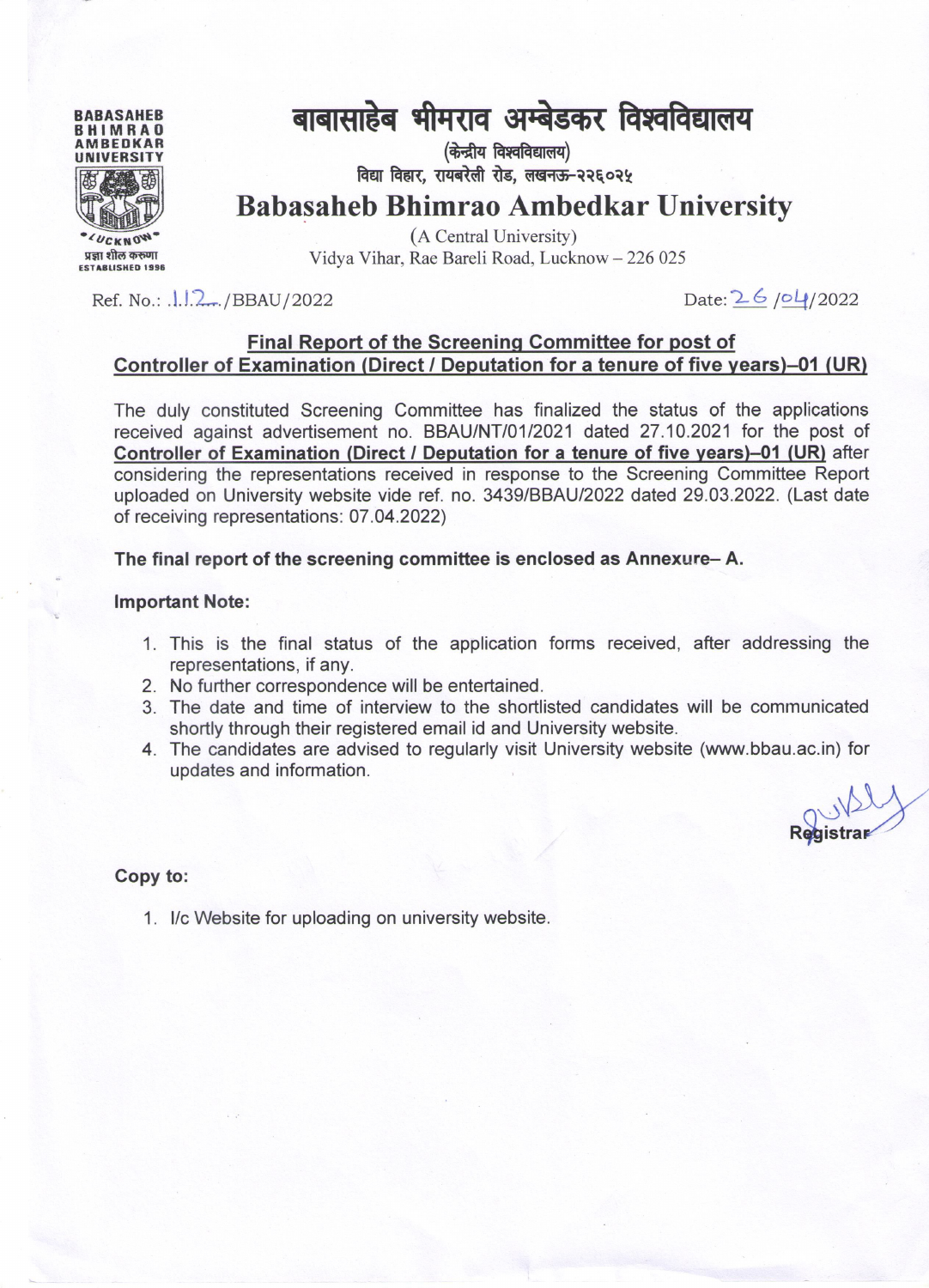*Annexure-A*

# **BABASAHEB BHIMRAO AMBEDKAR UNIVERSITY, LUCKNOW**

# **FINAL REPORT OF THE SCREENING COMMITTEE**

## Advt. No.: **BBAU/NT/01/2021 dated 27/10/2021**

# Name of the Post: Controller of Examination (Direct / Deputation for a tenure of five years)–01 (UR) Post Code: NT-03

| No.            | <b>Form</b><br>No. | Name of the<br><b>Candidate</b>  | Cat. &<br><b>PwBD</b> | Direct /<br><b>Deputation</b> | <b>Eligibility</b><br><b>Status</b> | <b>Remarks</b>                                                                                                                                                                                                                                                                                                                                                                                                                                                                                                                                                                                                           |
|----------------|--------------------|----------------------------------|-----------------------|-------------------------------|-------------------------------------|--------------------------------------------------------------------------------------------------------------------------------------------------------------------------------------------------------------------------------------------------------------------------------------------------------------------------------------------------------------------------------------------------------------------------------------------------------------------------------------------------------------------------------------------------------------------------------------------------------------------------|
|                | <b>CBN112</b>      | <b>Shailendra Tripathi</b>       | <b>UR</b><br>(N/A)    | Deputation                    | Eligible                            | Candidate is required to produce following documents at the time of<br>interview failing which he/she will not be allowed to appear for the<br>interview:<br>1. No Objection Certificate along with the Vigilance Clearance<br>Certificate in a sealed cover from the previous employer as per clause<br>V(b) 'How to Apply' of Advertisement No. BBAU/NT/01/2021.<br>2. Annual Performance Appraisal Reports (APARs)/ ACR for the<br>preceding five years and Vigilance Clearance Certificate, duly certified<br>by the Competent Authority, as per clause V(c) 'How to Apply' of<br>Advertisement No. BBAU/NT/01/2021. |
| $\overline{2}$ | <b>CBN139</b>      | <b>Vikas Trivedi</b>             | <b>UR</b><br>(N/A)    | <b>Direct</b>                 | Eligible                            | The committee went through the documents received through email<br>dated 01.04.2022 and accepted the same.                                                                                                                                                                                                                                                                                                                                                                                                                                                                                                               |
| 3              | <b>CBN154</b>      | Daya Shankar<br>Yadav            | <b>UR</b><br>(N/A)    | <b>Direct</b>                 | Eligible                            | Candidate is required to produce following documents at the time of<br>interview failing which he/she will not be allowed to appear for the<br>interview:<br>1. No Objection Certificate along with the Vigilance Clearance<br>Certificate in a sealed cover from the previous employer as per clause<br>V(b) 'How to Apply' of Advertisement No. BBAU/NT/01/2021.                                                                                                                                                                                                                                                       |
| 4              | <b>CBN155</b>      | <b>Ganesh Kumar</b><br>Selvaraju | UR.<br>(N/A)          | <b>Direct</b>                 | Not Eligible                        | Less than 8 years of experience as Deputy Registrar or an equivalent<br>post i.e. Level-12.                                                                                                                                                                                                                                                                                                                                                                                                                                                                                                                              |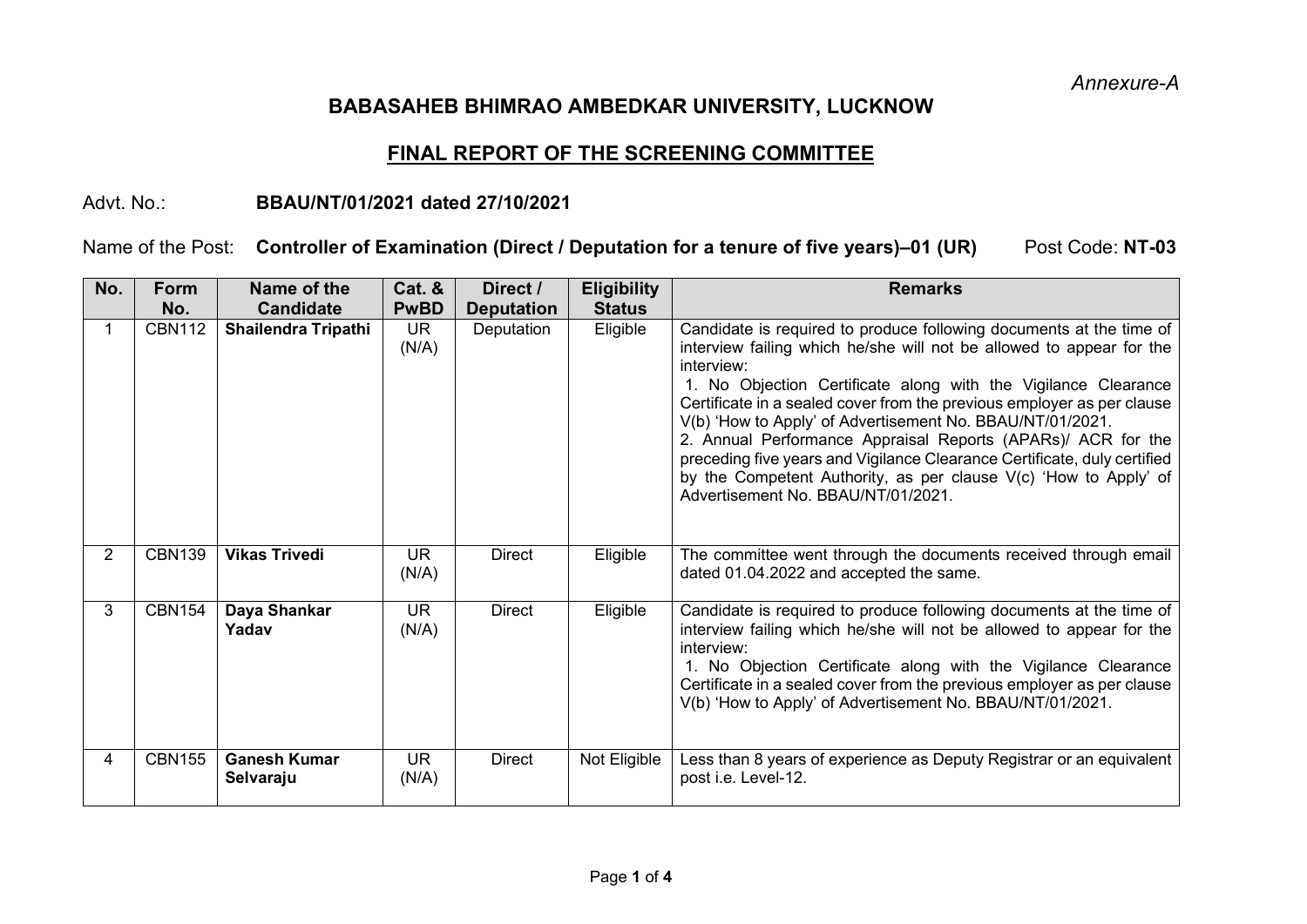| No. | Form          | Name of the                     | <b>Cat. &amp;</b>  | Direct /          | <b>Eligibility</b> | <b>Remarks</b>                                                                                                                                                                                                                                                                                                                                                                                                                                                                                                                                                                                                           |
|-----|---------------|---------------------------------|--------------------|-------------------|--------------------|--------------------------------------------------------------------------------------------------------------------------------------------------------------------------------------------------------------------------------------------------------------------------------------------------------------------------------------------------------------------------------------------------------------------------------------------------------------------------------------------------------------------------------------------------------------------------------------------------------------------------|
|     | No.           | <b>Candidate</b>                | <b>PwBD</b>        | <b>Deputation</b> | <b>Status</b>      |                                                                                                                                                                                                                                                                                                                                                                                                                                                                                                                                                                                                                          |
| 5   | <b>CBN160</b> | <b>Tharkeshwar Nath</b><br>Giri | <b>UR</b><br>(N/A) | Deputation        | Eligible           | Candidate is required to produce following documents at the time of<br>interview failing which he/she will not be allowed to appear for the<br>interview:<br>1. No Objection Certificate along with the Vigilance Clearance<br>Certificate in a sealed cover from the previous employer as per clause<br>V(b) 'How to Apply' of Advertisement No. BBAU/NT/01/2021.<br>2. Annual Performance Appraisal Reports (APARs)/ ACR for the<br>preceding five years and Vigilance Clearance Certificate, duly certified<br>by the Competent Authority, as per clause V(c) 'How to Apply' of<br>Advertisement No. BBAU/NT/01/2021. |
| 6   | <b>CBN169</b> | Jitendra Kumar<br>Gupta         | <b>UR</b><br>(N/A) | <b>Direct</b>     | Rejected           | Hard Copy of the Online Application Form along with other relevant<br>documents not received. Hence, not considered for scrutiny as per<br>clause V(d) 'How to Apply' of Advertisement No. BBAU/NT/01/2021.                                                                                                                                                                                                                                                                                                                                                                                                              |
| 7   | CBN17         | <b>Jitendra Prasad</b>          | <b>UR</b><br>(N/A) | Deputation        | Not Eligible       | Less than 15 years of administrative experience.                                                                                                                                                                                                                                                                                                                                                                                                                                                                                                                                                                         |
| 8   | CBN19         | <b>Vikram Singh</b><br>Yadav    | <b>UR</b><br>(N/A) | Deputation        | Eligible           | Candidate is required to produce following documents at the time of<br>interview failing which he/she will not be allowed to appear for the<br>interview:<br>1. Annual Performance Appraisal Reports (APARs)/ ACR for the<br>preceding five years and Vigilance Clearance Certificate, duly certified<br>by the Competent Authority, as per clause V(c) 'How to Apply' of<br>Advertisement No. BBAU/NT/01/2021.<br>2. 10 <sup>th</sup> & 12 <sup>th</sup> Marksheet required to be submitted at the time of<br>interview.                                                                                                |
| 9   | <b>CBN290</b> | Indrani<br>Chakraborty          | <b>UR</b><br>(N/A) | <b>Direct</b>     | Not Eligible       | Less experience as per requirement mentioned in the advertisement.                                                                                                                                                                                                                                                                                                                                                                                                                                                                                                                                                       |
| 10  | <b>CBN317</b> | <b>Sanjay Kumar</b><br>Yadav    | <b>UR</b><br>(N/A) | Deputation        | Rejected           | Hard Copy of the Online Application Form along with other relevant<br>documents not received. Hence, not considered for scrutiny as per<br>clause V(d) 'How to Apply' of Advertisement No. BBAU/NT/01/2021.                                                                                                                                                                                                                                                                                                                                                                                                              |
| 11  | <b>CBN318</b> | <b>Madhvi Sharma</b>            | <b>UR</b><br>(N/A) | <b>Direct</b>     | Eligible           | Candidate is required to produce following documents at the time of<br>interview failing which he/she will not be allowed to appear for the<br>interview:<br>1. No Objection Certificate along with the Vigilance Clearance<br>Certificate in a sealed cover from the previous employer as per clause<br>V(b) 'How to Apply' of Advertisement No. BBAU/NT/01/2021.                                                                                                                                                                                                                                                       |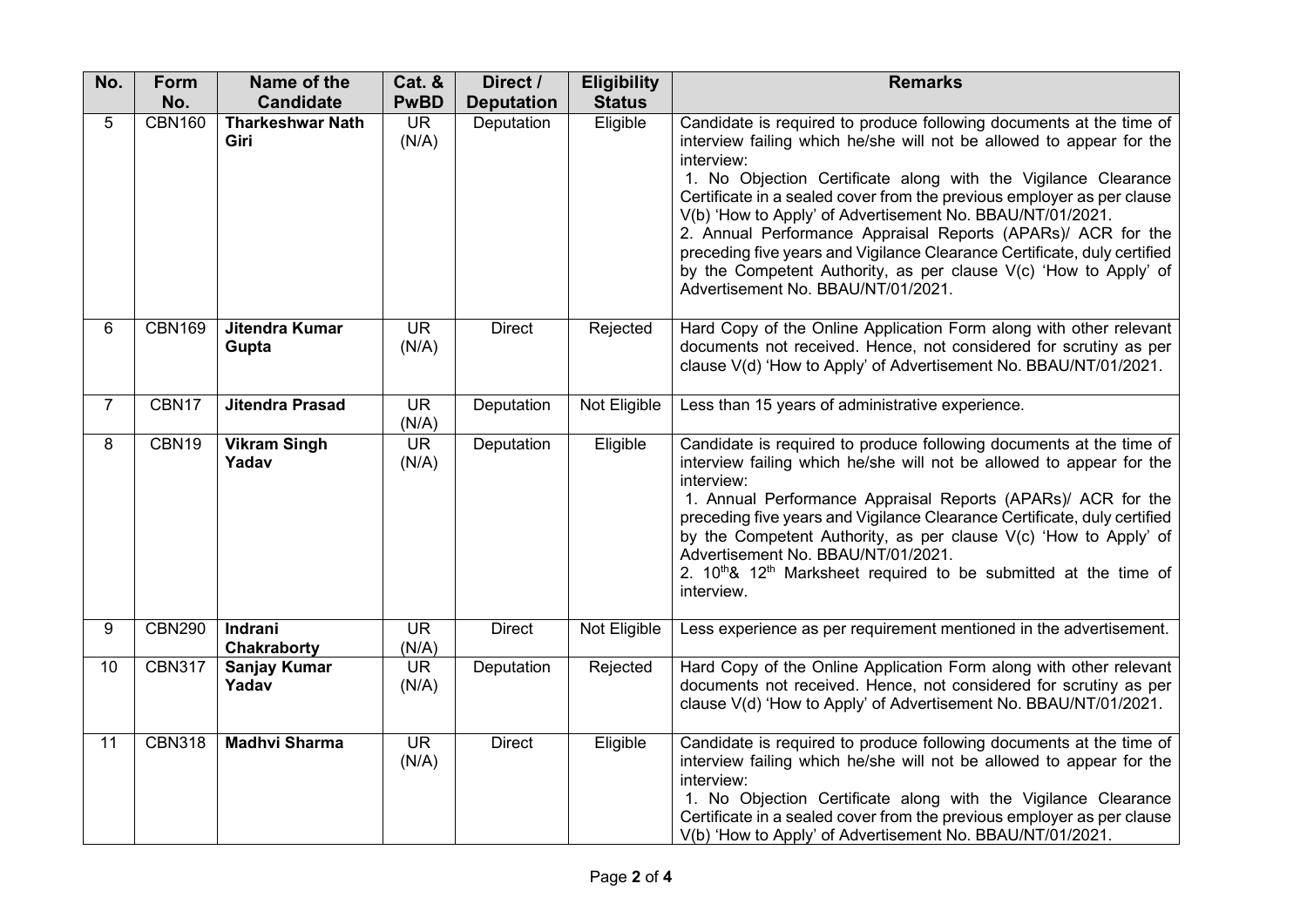| No. | Form          | Name of the                        | Cat. &             | Direct /          | <b>Eligibility</b> | <b>Remarks</b>                                                                                                                                                                                                                                                                                                                                                                                                                                                                                                                                                                                                           |
|-----|---------------|------------------------------------|--------------------|-------------------|--------------------|--------------------------------------------------------------------------------------------------------------------------------------------------------------------------------------------------------------------------------------------------------------------------------------------------------------------------------------------------------------------------------------------------------------------------------------------------------------------------------------------------------------------------------------------------------------------------------------------------------------------------|
|     | No.           | <b>Candidate</b>                   | <b>PwBD</b>        | <b>Deputation</b> | <b>Status</b>      |                                                                                                                                                                                                                                                                                                                                                                                                                                                                                                                                                                                                                          |
| 12  | <b>CBN337</b> | <b>Ajit Kumar</b><br>Chaturvedi    | <b>UR</b><br>(N/A) | <b>Direct</b>     | Not Eligible       | Does not possess 8 years of experience equivalent to Deputy<br>Registrar i.e. level-12. Claimed experience is not as per required<br>experience mentioned in the advertisement.<br>Further, relevant documents in support of claimed experience not<br>provided.                                                                                                                                                                                                                                                                                                                                                         |
| 13  | <b>CBN350</b> | Anis Uz Zaman                      | <b>UR</b><br>(N/A) | <b>Direct</b>     | Not Eligible       | Less than 15 years of administrative experience.                                                                                                                                                                                                                                                                                                                                                                                                                                                                                                                                                                         |
| 14  | <b>CBN355</b> | <b>Hari Mohan Arora</b>            | <b>UR</b><br>(N/A) | Deputation        | Eligible           | $\blacksquare$                                                                                                                                                                                                                                                                                                                                                                                                                                                                                                                                                                                                           |
| 15  | <b>CBN370</b> | <b>Rajeev Singh</b>                | <b>UR</b><br>(N/A) | <b>Direct</b>     | Eligible           | Candidate is required to produce following documents at the time of<br>interview failing which he/she will not be allowed to appear for the<br>interview:<br>1. No Objection Certificate along with the Vigilance Clearance<br>Certificate in a sealed cover from the previous employer as per clause<br>V(b) 'How to Apply' of Advertisement No. BBAU/NT/01/2021.<br>2. Revised experience certificate from Competent Authority indicating<br>date of joining and AGP/Pay level.                                                                                                                                        |
| 16  | <b>CBN375</b> | <b>Arun Kumar</b><br><b>Pandey</b> | <b>UR</b><br>(N/A) | <b>Direct</b>     | Not Eligible       | No proof of working in AGP/Academic Level/ Grade Pay.                                                                                                                                                                                                                                                                                                                                                                                                                                                                                                                                                                    |
| 17  | <b>CBN378</b> | <b>Madan Pal Singh</b>             | <b>SC</b><br>(N/A) | <b>Direct</b>     | Eligible           | Candidate is required to produce following documents at the time of<br>interview failing which he/she will not be allowed to appear for the<br>interview:<br>1. Vigilance Clearance Certificate in a sealed cover from the previous<br>employer as per clause V(b) 'How to Apply' of Advertisement No.<br>BBAU/NT/01/2021.                                                                                                                                                                                                                                                                                               |
| 18  | CBN57         | <b>Kiran Kumari</b>                | <b>UR</b><br>(N/A) | Deputation        | Eligible           | Candidate is required to produce following documents at the time of<br>interview failing which he/she will not be allowed to appear for the<br>interview:<br>1. No Objection Certificate along with the Vigilance Clearance<br>Certificate in a sealed cover from the previous employer as per clause<br>V(b) 'How to Apply' of Advertisement No. BBAU/NT/01/2021.<br>2. Annual Performance Appraisal Reports (APARs)/ ACR for the<br>preceding five years and Vigilance Clearance Certificate, duly certified<br>by the Competent Authority, as per clause V(c) 'How to Apply' of<br>Advertisement No. BBAU/NT/01/2021. |